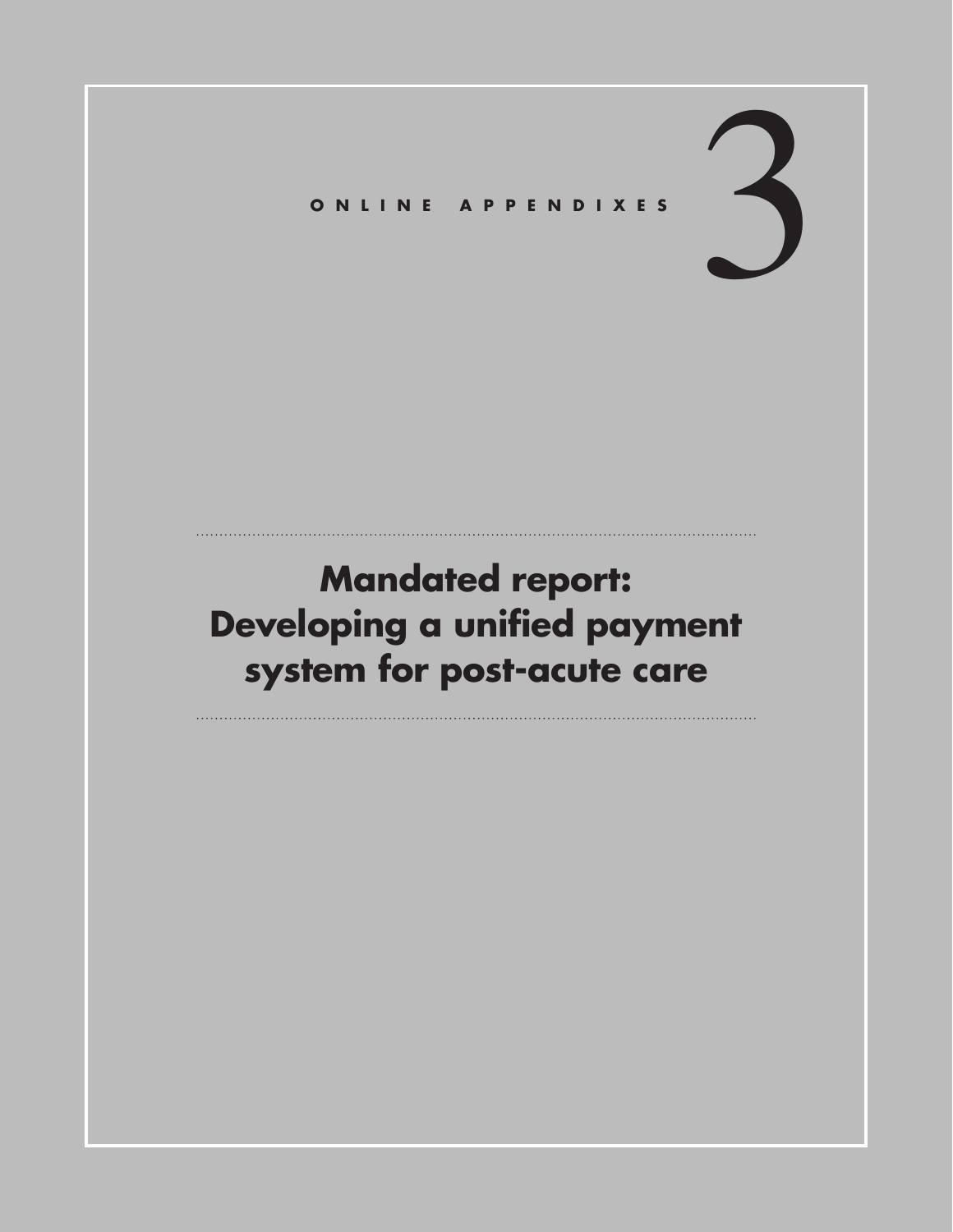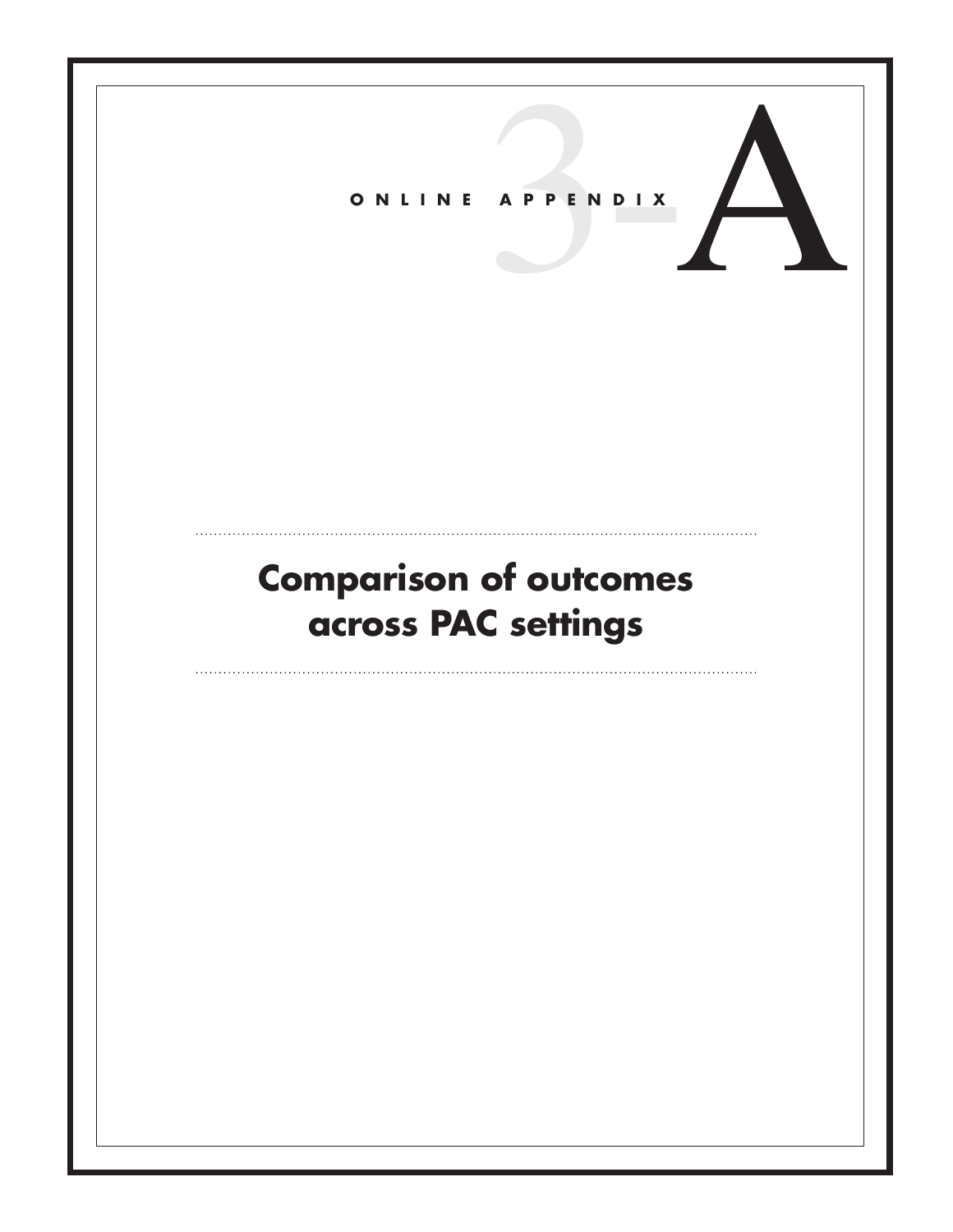# **TAB LE**

### Outcomes reported by the Post-Acute Care Payment Reform Demonstration, by setting

| <b>Outcome measure</b>            | <b>Difference compared with SNFs</b> |                 |                |
|-----------------------------------|--------------------------------------|-----------------|----------------|
|                                   | <b>HHA</b>                           | <b>IRF</b>      | <b>LTCH</b>    |
| 30-day all-cause readmission rate |                                      |                 |                |
| All conditions                    | None                                 | None            | Lower (better) |
| Nervous conditions                | None                                 | None            | None           |
| Respiratory conditions            | None                                 | None            | Lower (better) |
| Circulatory conditions            | None                                 | None            | Lower (better) |
| Musculoskeletal                   | None                                 | None            | None           |
| Changes in mobility               |                                      |                 |                |
| All conditions                    | None*                                | None            | None           |
| Nervous conditions                | None                                 | None            | None           |
| Musculoskeletal conditions        | None                                 | None            | None           |
| Changes in self-care              |                                      |                 |                |
| All conditions                    | Higher (better)                      | Higher (better) | None           |
| Nervous conditions                | None                                 | Higher (better) | None           |
| Musculoskeletal conditions        | Higher (better)                      | None            | None           |

Note: SNF (skilled nursing facility), HHA (home health agency), IRF (inpatient rehabilitation facility), LTCH (long-term care hospital). Differences indicated are statistically significant at the 0.05 level. Changes in mobility measure a patient's independence in shifting positions in bed, transferring (between chair and bed, or to a car), and walking. Differences indicated were statistically significant. Changes in self-care gauge a patient's independence in eating, dressing, hygiene, and washing. The analyses include stays between 2008 and 2010 from post-acute care providers participating in the Post-Acute Care Payment Reform Demonstration. \*The difference was not statistically significant at the 0.05 level but was significant at the 0.10 level.

Source: Gage et al. 2012.

One important concern in establishing a unified payment for post-acute care (PAC) is the potential impact on patient outcomes. Unfortunately, there is a dearth of information comparing outcomes across PAC settings. The Post-Acute Care Payment Reform Demonstration (PAC–PRD) is the only study to date that has compared patient outcomes using comparable patient assessment information across a wide range of patient conditions treated in the four PAC settings. Evaluators of the demonstration compared risk-adjusted 30-day all-cause readmission rates and two measures of function: changes in mobility and changes in self-care (Gage et al. 2012). They examined differences in rates between skilled nursing facilities (SNFs) and the other three settings for all conditions and for subgroups of patients—those with nervous conditions, respiratory conditions, circulatory conditions, and musculoskeletal conditions—for some measures.<sup>1</sup>

When compared with SNFs, readmission rates were not statistically different for inpatient rehabilitation facilities (IRFs) and home health agencies (HHAs), but long-term care hospitals (LTCHs) had lower rates compared with SNFs for all conditions combined and for respiratory conditions and circulatory conditions individually (Table 3A-1).<sup>2</sup> The evaluators noted that the lower readmission rates in LTCHs may be explained by this setting's capabilities to manage changes in medical care needs (Gage et al. 2012).

There were no statistically significant differences among the settings in change in mobility. The mobility measure examines a patient's independence in shifting positions in bed, transferring (between chair and bed, or to a car), and walking. Compared with patients treated in SNFs, HHA patients overall (all conditions combined) had greater improvement in mobility, but the results were not statistically significant. The differences between the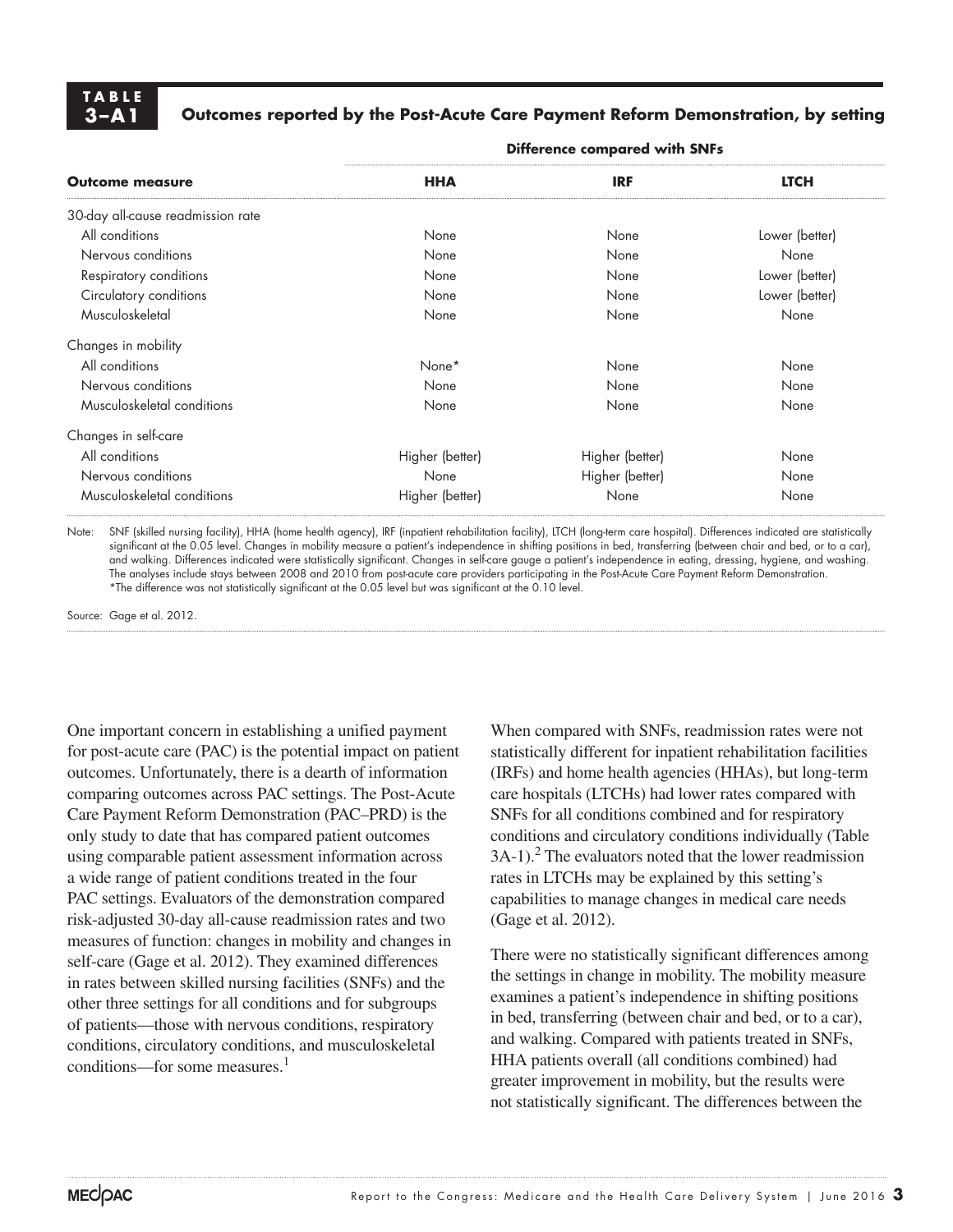average change in mobility for HHAs and SNFs were not statistically significant for patients with nervous or musculoskeletal conditions.

The results comparing PAC settings' changes in selfcare were mixed. Changes in self-care gauge a patient's independence in eating, dressing, hygiene, and washing. Compared with patients treated in SNFs, there were no

differences in the changes in self-care for patients treated in LTCHs for all patients combined or for patients with nervous or musculoskeletal conditions. Across all patients, those treated in IRFs and HHAs had significantly larger improvements in self-care compared with patients treated in SNFs, though the differences were not consistent for the subgroups of patients examined. ■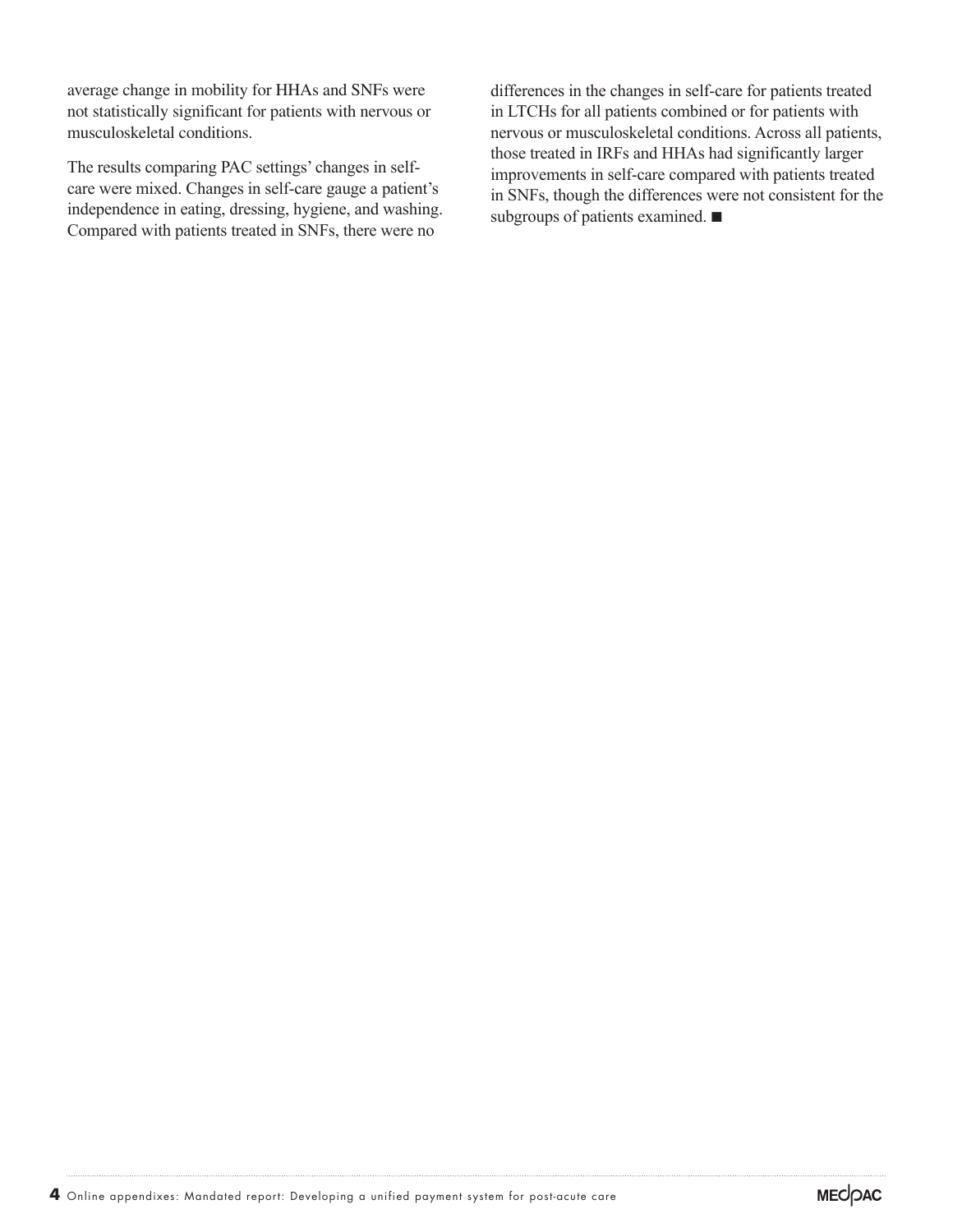## **Endnotes**

- 1 Nervous conditions include medical and surgical conditions, including stroke. The respiratory group includes surgical, medical, chronic obstructive pulmonary disease, extracorporeal membrane oxygenation, and tracheostomy patients. The circulatory group includes vascular and cardiac surgical and medical conditions; the musculoskeletal group includes minor and major medical and surgical conditions and spinal diagnoses.
- 2 The lower readmission rate for LTCHs is not explained by their having a higher mortality rate because the readmission rate excludes patients who died during the stay or the 30-day post-discharge period.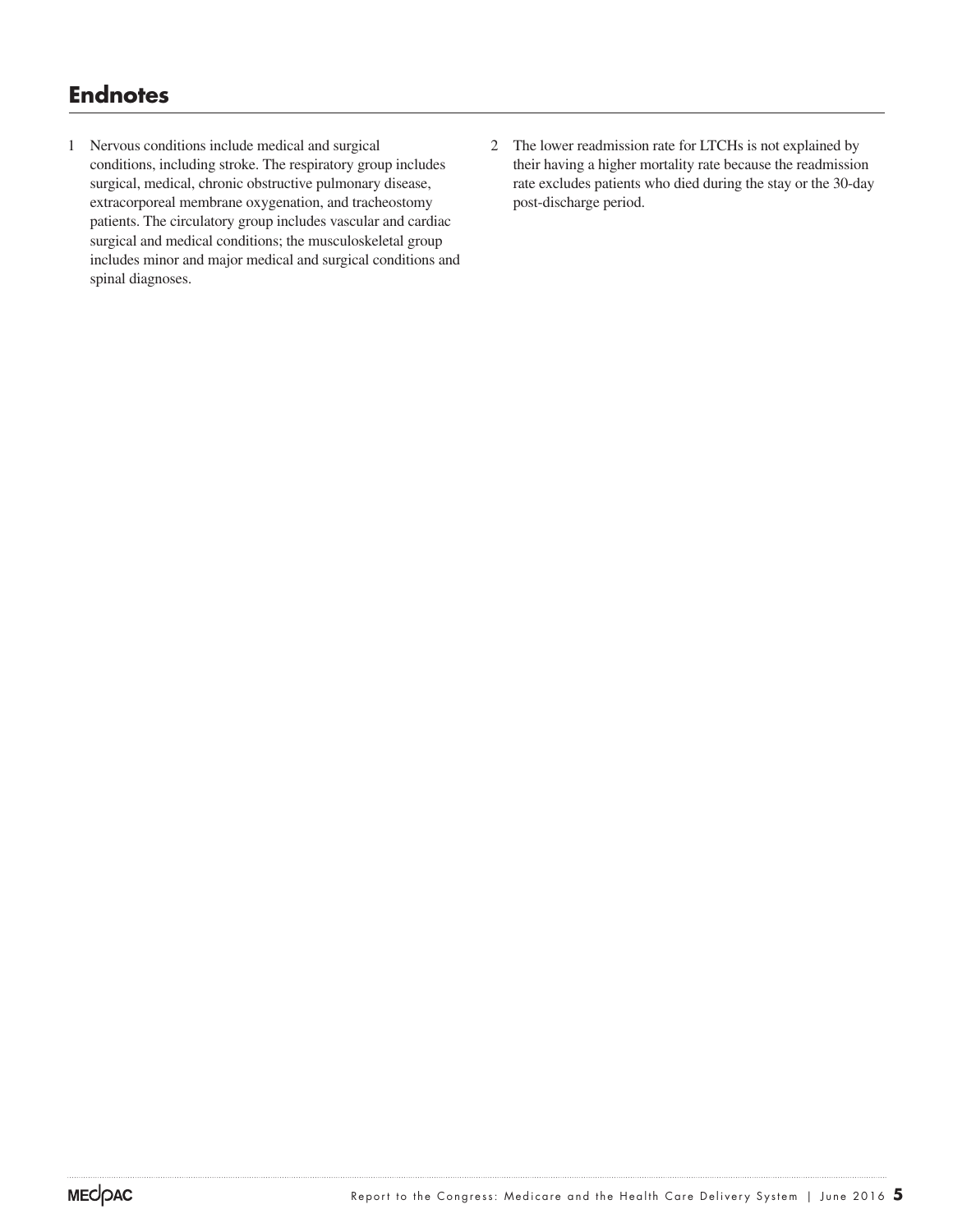### **References**

Gage, B., M. Morley, L. Smith, et al. 2012. *Post-Acute Care Payment Reform Demonstration: Final report, volume 1 of 4.* Prepared under contract to the Centers for Medicare & Medicaid Services. Baltimore, MD: CMS.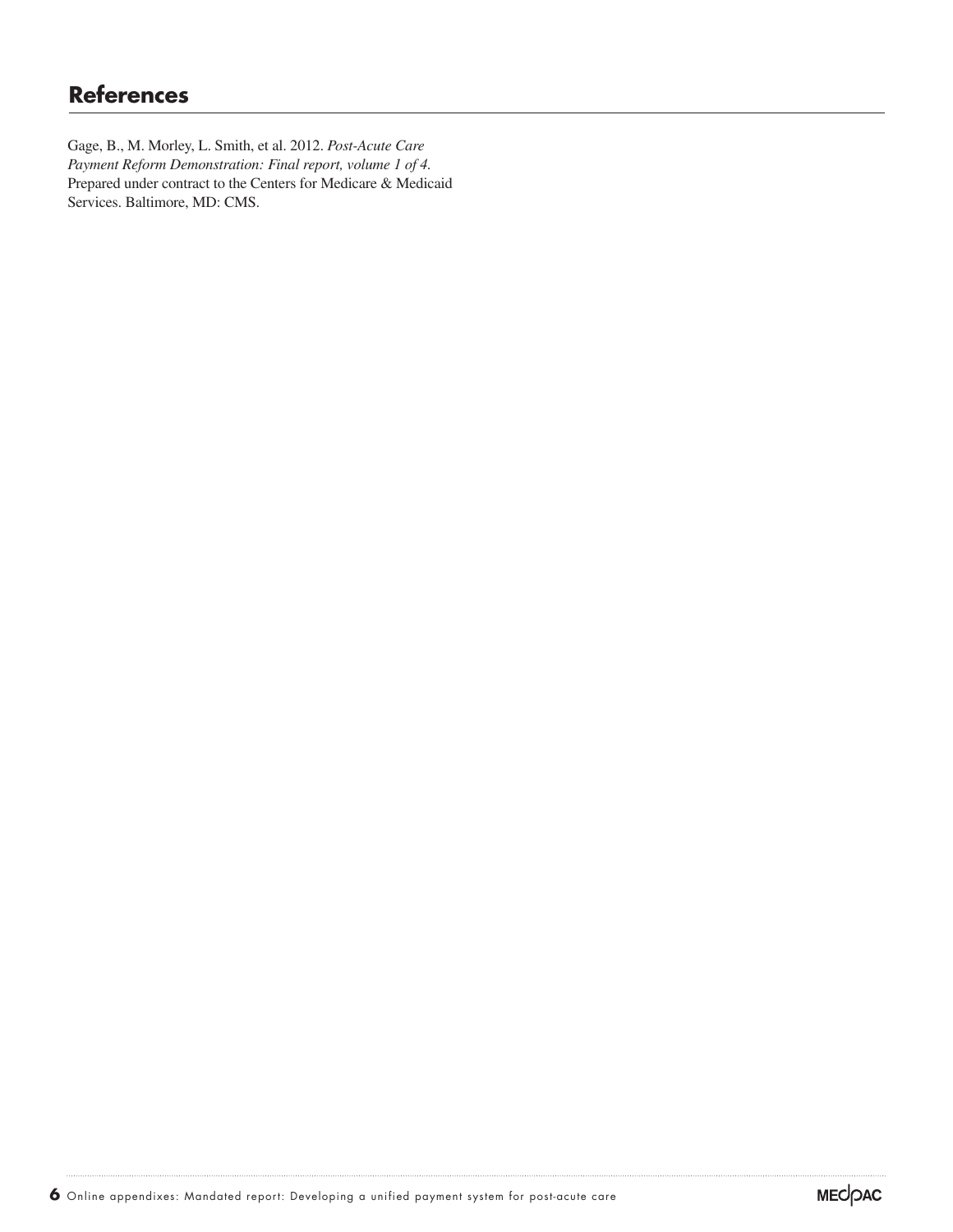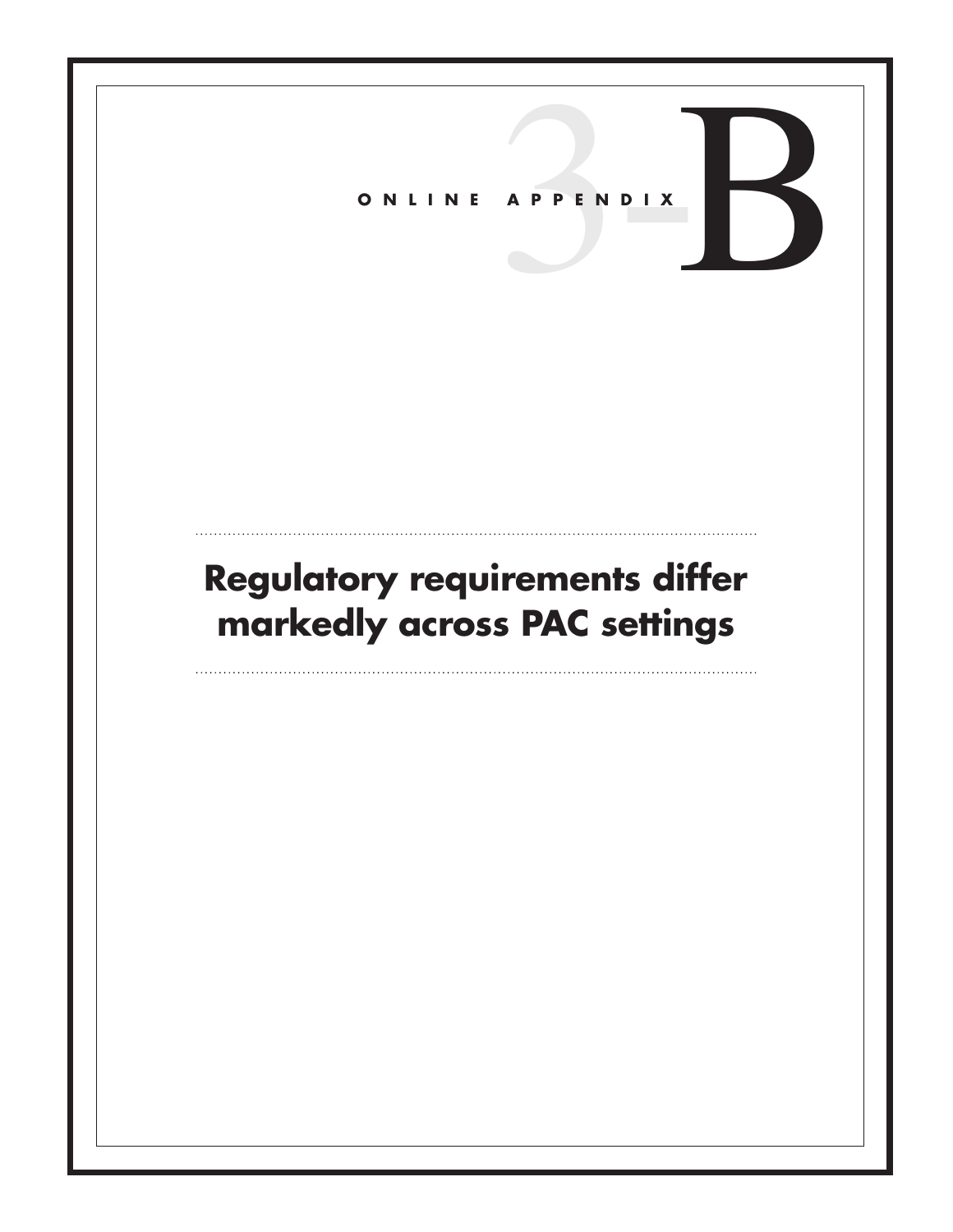Though there is overlap in the types of cases in the four post-acute care (PAC) settings, the regulatory requirements for each setting differ markedly. Some requirements aim to differentiate PAC from acute inpatient care, while others aim to identify which patients are appropriate for the setting. These requirements affect the mix of case types treated and services provided across settings and the associated costs of care.

Currently, long-term care hospitals (LTCHs) and inpatient rehabilitation facilities (IRFs) both must meet all Medicare conditions of participation for acute care hospitals. The regulations require a physician to be on duty or on call at all times. All nursing services must be furnished or supervised by a registered nurse (RN), and an RN or licensed practical nurse (LPN) must be on duty 24 hours a day.<sup>1</sup> In addition, LTCHs must have an average length of stay of greater than 25 days for specified case types, while IRFs have extensive requirements regarding the amount of therapy and the frequency and level of medical supervision their patients receive. IRF patients must be able to tolerate and are expected to benefit from an intensive therapy program (often interpreted as three hours of therapy a day). IRFs must use a coordinated interdisciplinary team approach to care led by a physician, and any rehabilitation services must be supervised by a rehabilitation physician through face-to-face visits with the patient at least three days a week. IRFs also must comply with the IRF compliance threshold (the "60 percent rule"), which requires that at least 60 percent of all cases an IRF admits have at least 1 of 13 conditions that CMS has determined typically require intensive rehabilitation therapy.2

By comparison, SNFs must meet Medicare's conditions of participation for nursing homes. $3$  The regulations require SNFs to have an RN on site for a minimum of eight hours each day. An LPN must be on duty at all times, though this requirement can be waived in certain circumstances. (Some states have more stringent nurse staffing requirements for nursing homes.) SNFs are not required to have a physician on duty but must have arrangements for physician services in case of emergency. Medicare covers SNF care only after a medically necessary inpatient hospital stay of at least three days.<sup>4</sup> SNF patients must be under the care of a physician and must be seen by a physician at least once every 30 days for the first 90 days of the admission and at least once every 60 days thereafter.5

Home health agencies (HHAs) have fewer structural and process requirements than institutional PAC providers. Agencies must have policies established by a group of professionals (associated with the agency or organization), including one or more physicians and one or more RNs. A physician or RN must supervise the overall provision of services. A physician must certify that a patient is eligible for home health care and that a patient receiving home health services is under the care of a physician. To be eligible for Medicare's home health benefit, beneficiaries must need part-time (fewer than eight hours per day) or intermittent skilled care to treat their illnesses or injuries and must be unable to leave their homes without considerable effort.<sup>6</sup> A preceding hospital stay is not required to qualify for home health care. ■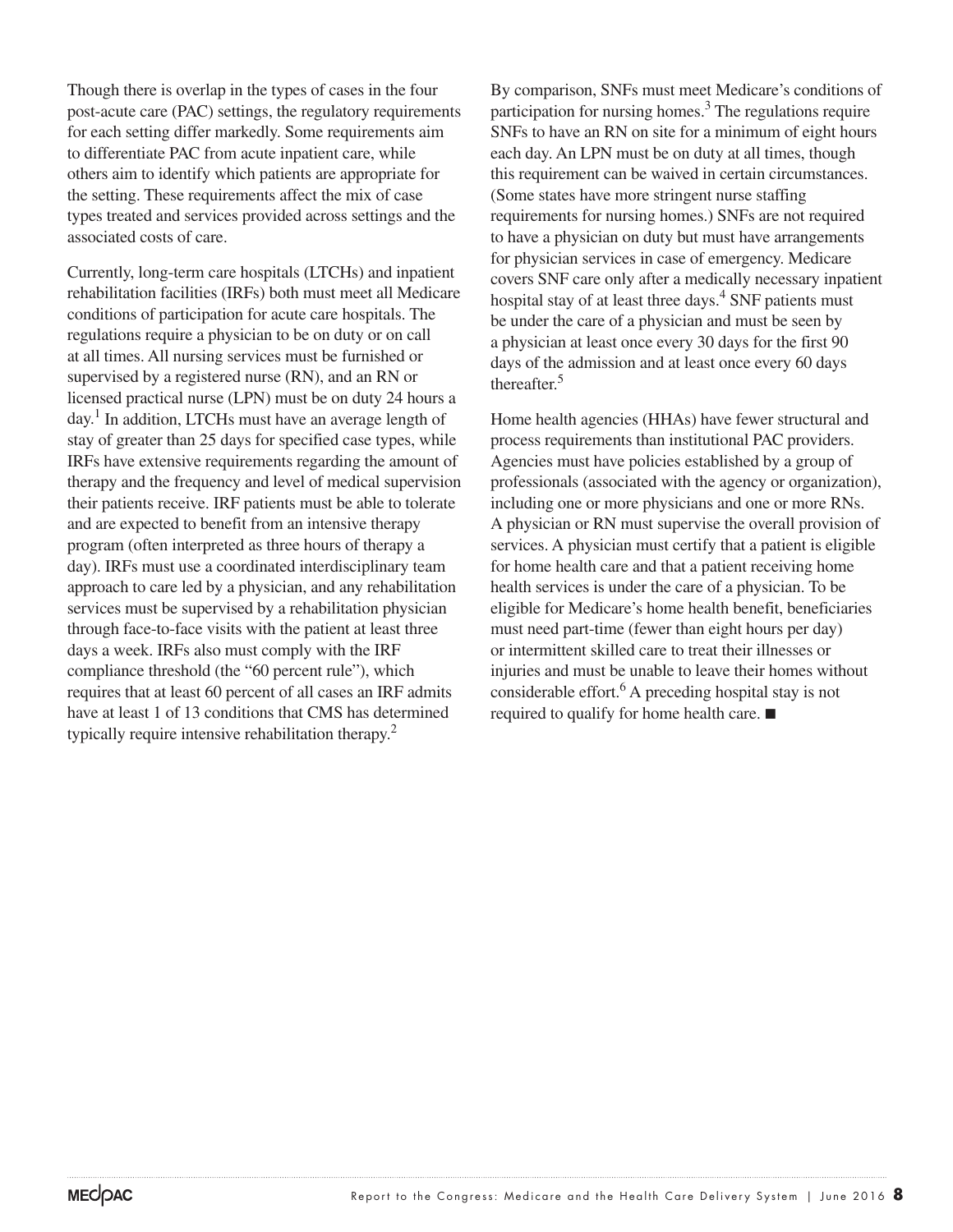### **Endnotes**

- 1 The requirement that an RN or LPN be on duty at all times can be waived for rural hospitals meeting specified criteria (42 CFR §482).
- 2 The 13 qualifying conditions are stroke; spinal cord injury; congenital deformity; amputation; major multiple trauma; hip fracture; brain injury; neurological disorders; burns; three arthritis conditions for which appropriate, aggressive, and sustained outpatient therapy has failed; and hip or knee replacement when bilateral, when body mass index is 50 or more, or when the patient is age 85 or older.
- 3 Most SNFs (more than 90 percent) are dually certified as SNFs and nursing homes (which typically provide less intensive, long-term care services).
- 4 Observation days and emergency room stays do not count toward the three-day requirement.
- 5 After the initial visit, the required physician visits may alternate between the physician and a physician's assistant, nurse practitioner, or clinical nurse specialist.
- 6 Medicare relies on the skilled care and homebound requirements as primary determinants of home health eligibility, but these broad coverage criteria permit beneficiaries to receive services in the home even though they are capable of leaving home for medical care. Most home health beneficiaries use some form of outpatient services while receiving home health care (Wolff et al. 2009). At the same time, though the intent of the skilled services requirement is that the home health care serves a clear medical purpose and is not an unskilled personal care benefit, Medicare's coverage standards do not require that skilled visits constitute the majority of the home health services a patient receives. For about 9 percent of episodes in 2010, most services provided were visits from an unskilled home health aide.